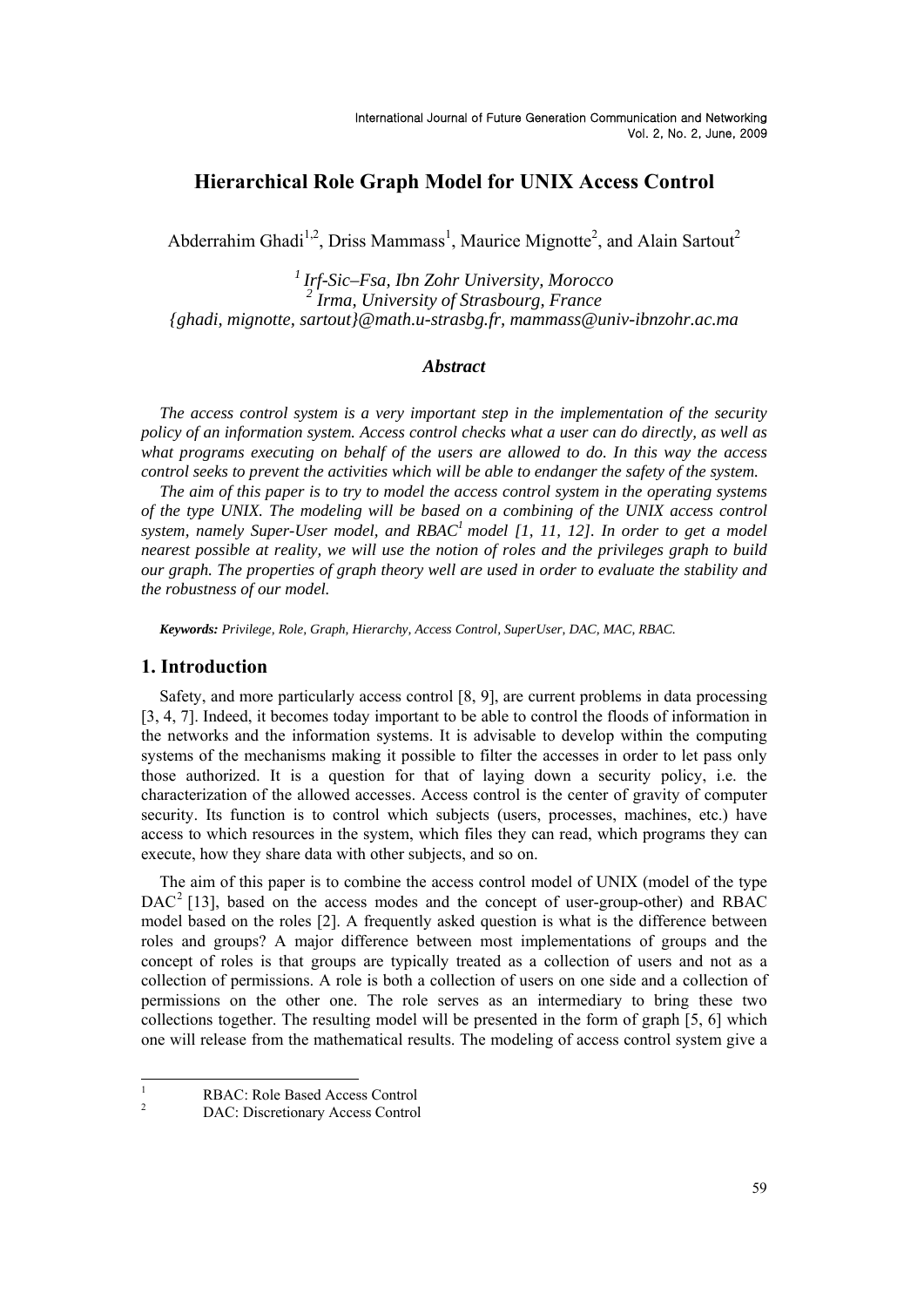clearer vision of security system and consequently limits the maximum the intrusions usually based on transfers of privileges.

## **2. SuperUser model: UNIX Access Control**

We summarize briefly the aspects of UNIX access control. Everything in a UNIX system resides in a file. Thus controlling access to files effectively controls access to software and data on the system. In conventional UNIX systems, the root user (also referred to as super user) is all powerful, with the ability to read and write to any file, run all programs, and send kill signals to any process. For this reason, the standard model of UNIX access control is called SuperUser model.

The objects of importance in the UNIX system are files, and the access modes are read, write and execute. There are three sets of three bits labeling each file description in UNIX (rwx rwx rwx): three bits describe the file owner's privileges, three the group's privileges, and three the privileges assigned to others (which is all users of the system). Within each three bit set, one bit says whether or not the read privilege is granted, one says whether or not write is granted, and the third says whether or not execute is granted. If the privilege is not granted, then a "-" appears, e.g:

#### *- rw- r- - r- - 1 ghadi ghadi 28190 2009-03-01 12:41 UNIX-Admin.pdf*

These permissions can be maintained and changed by the UNIX commands chgrp, chmod, chown and umask. In addition to the three modes (read, write, execute) we have three additional access modes: the Setuserid, setgroupid and sticky bits. In a directory listing, setuserid is indicated by an s or S replacing the x in the owner's permissions. The sticky bit is indicated by a t or T replacing the x in the others permissions.

Setuserid status means that when a program is executed, it executes with the permissions of the user who owns the program, in addition to the permissions of the user executing it. The effective user id of the process becomes the id of the owner of the executable file. The real user id of the process remains that of the user who initiated the process. This bit is meaningless on non executable files or on directories.

Setgroupid It behaves in exactly the same way as the setuserid bit, except that the program operates with the permissions of the group associated with the file. When a process is executed with setgroupid bit turned on, the effective group id of the process becomes the group id of the owner of the executable file and the program thus executes with permissions of that group. The real group id of the process remains that of the user who initiated the process. This bit is meaningless on non executable files.

On some systems this bit has a special meaning when set on directories. For example, in SunOS, the group id of a file is set to the group id of the directory in which it is created if the setgroupid is set on the directory. Otherwise, the group id of a file is set to the primary group id that the owner belongs to.

sticky If set on an executable binary file, the 'sticky' bit tells the operating system to maintain the image of the executing process in the swap area, even when execution is terminated. If a directory has its sticky bit set, users may not delete or rename files in this directory that are owned by other users. The sticky bit is usually set on world writable directories.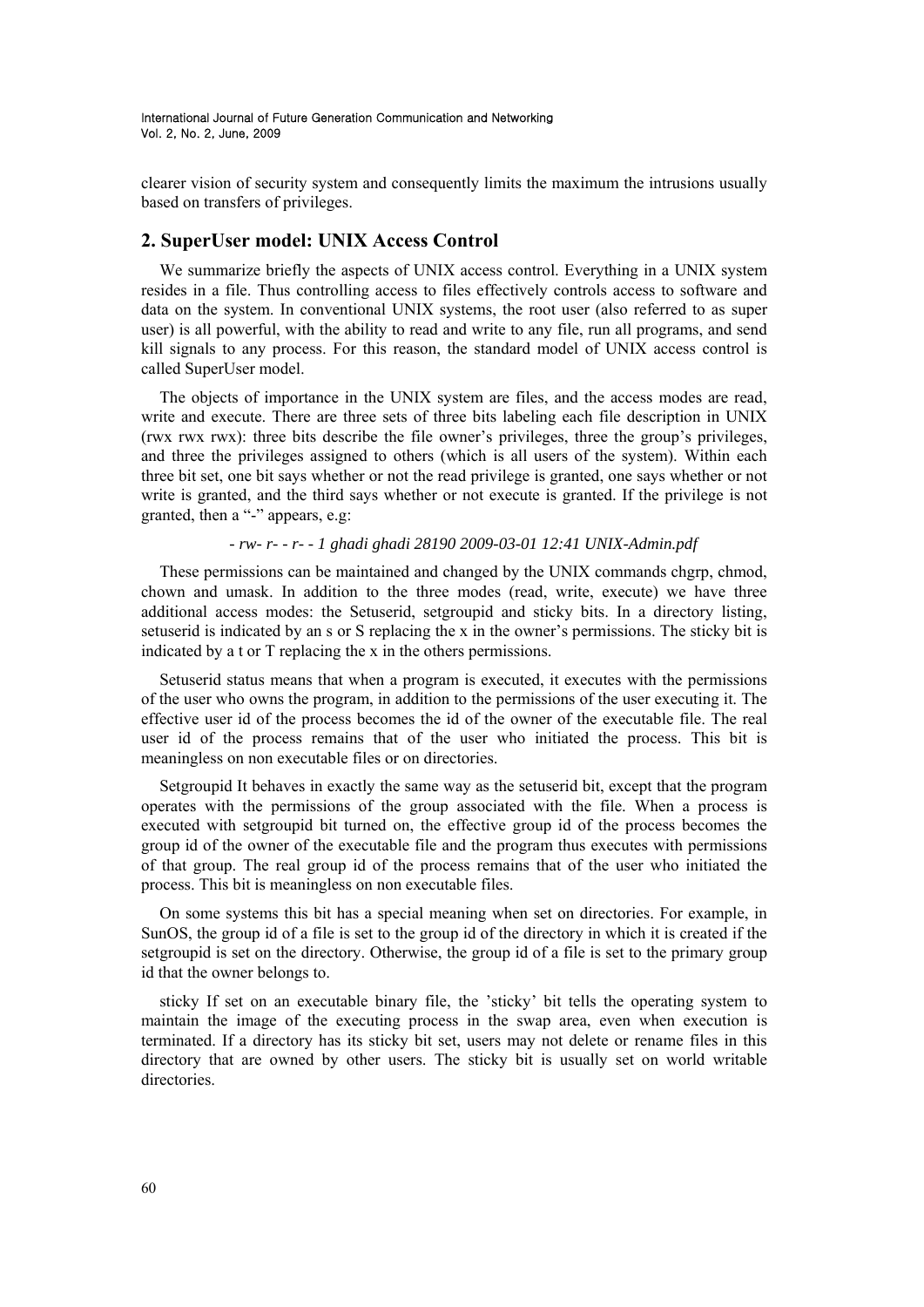All the user's files are under the user's home directory /home/\$USER, including the startup files and possibly other directories. Therefore, the home directory is the ultimate outer defense against any access to the files of a user. The user account could be easily pirated if the access rights of the home directory are badly managed.

# **3. Role Based Access Control: RBAC Model**

A security policy is a set of rules which specify how to manage, protect or distribute information or resources of a system. In the case of the access control, a security policy is the definition of the authorized accesses. This definition will depend on the concept of entities, of the information of safety available as well as characterization of the access.

Hereafter, the keywords used in the field of the modeling of the information systems:

#### **Definition 1**

- Subject: A person or automated agent,
- Object: Any system resource, such as a file, terminal, printer, database record, etc,
- Role: Job function or title which defines an authority level,
- Permission: The ability or the right to perform some action on some resource,
- Operation: A level permission that a resource manager uses to identify security procedures,
- Session: A mapping involving subject, role and/or permission.

One generally distinguishes two big classes from security policies: discretionary policies (DAC) and mandatory policies  $MAC^3$  [13].

The principal difference between a DAC and an MAC is the way in which the information of safety of the objects is modified and created. In the DAC model, each object is under the responsibility of one or more subjects. Change of informations of object security is thus carried out at the discretion of one or more persons in charge. Thus, a subject can potentially have access to any object, provided the persons in charge of this last gives him the permission of this object. Conversely, in the MAC model, Each subject has a set of fixed permissions, which it cannot change.

A typical example of DAC model is the security policy employed in the operating system UNIX (SuperUser Model). The Bell-LaPadula [14] model of access control uses mandatory access control.

The analysis of the security policies and the existing models makes it possible to conclude that the control systems of existing accesses are insufficient. Indeed, discretionary access control present of serious disadvantages with respect to the escapes of information and the Trojan horses, while the obligatory access control very rigid and is badly adapted to the systems really distributed.

In computer systems security, RBAC is an approach to restricting system access to authorized users. It is a newer alternative approach to DAC and MAC. RBAC is a policy neutral and flexible access control technology sufficiently powerful to simulate DAC and

MAC: Mandatory Access Control)

<sup>2</sup><br>3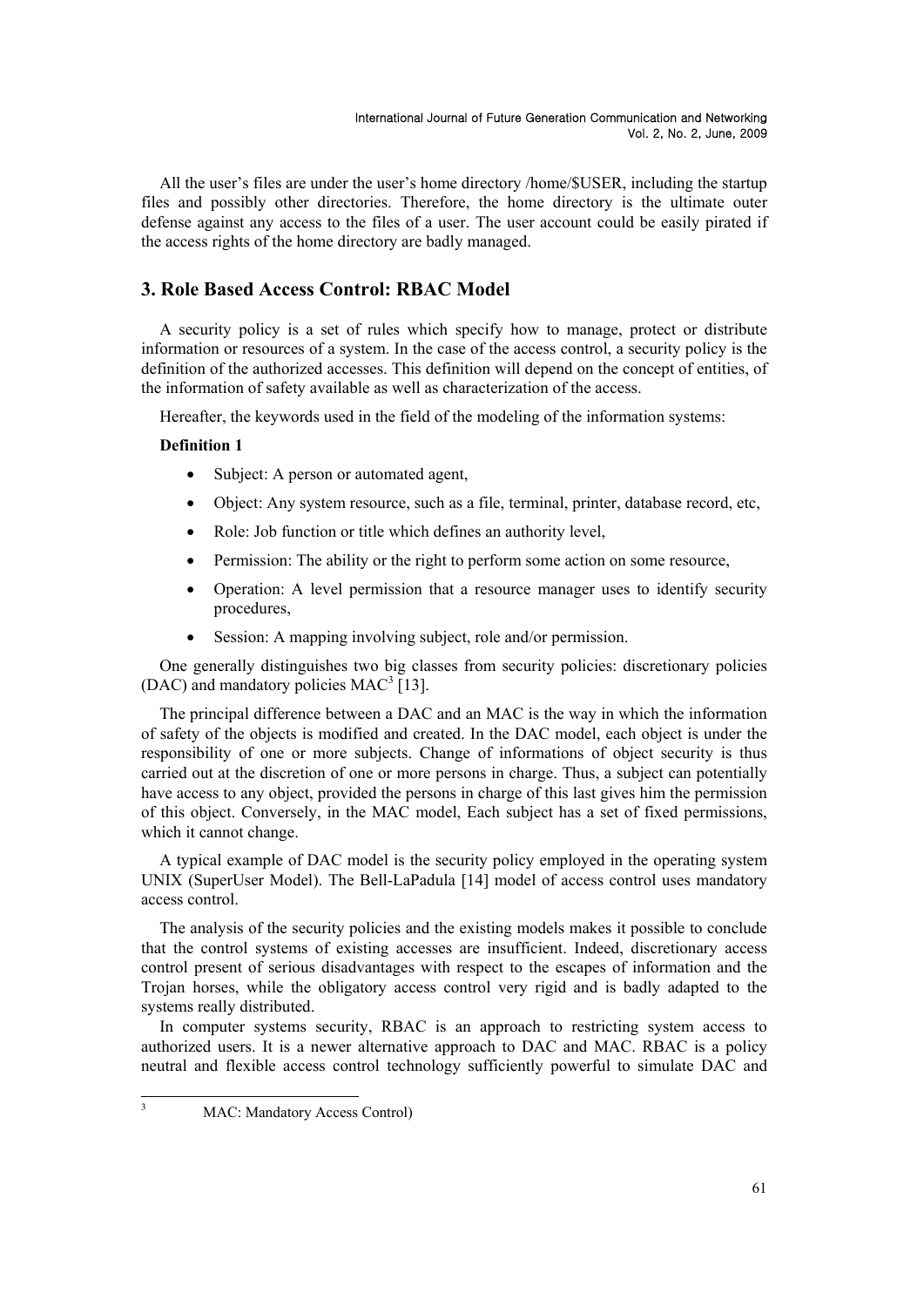MAC. Conversely, MAC can simulate RBAC when the role hierarchy is restricted to a tree rather than a partial order.

RBAC is a access control system to computer or network resources based on the roles of individual users within an enterprise. In this context, access is the ability of an individual user to perform a specific task, such as create, delete or modify a file. Roles are defined according to job competency, authority, and responsibility within the enterprise. Within an organization, roles are created for various job functions. The permissions to perform certain operations are assigned to specific roles.

In RBAC model:

- $\bullet$  Subject can have multiple roles.
- Role can have multiple subjects,
- Role can have much permission,
- Permission can be assigned to many roles.

## **4. Privileges graph**

The privileges graph [15, 16] is a graph whose nodes are roles which represent a set of privileges on a set of objects. So, we propose to model the access control system in the form of this type of graph. Thus, we can improve the security policies by the application of a process with the three different phases:

- 1. Build the privileges graph. The arc of graph is a transfer method of privileges, in other words, the arc
- 2. is a mean to acquire privileges,
- 3. Check if the arcs of the graph are licit,
- 4. Compare the obtained graph with the hoped security policy.

 The nodes and the arcs of the graph are created by the application of the rules which compose the authorization scheme. First we start by inspecting the files */etc/passwd* and /etc/group to check off the list of the users and the groups of the system (Node/Role). Then, several programs and scripts allow us to identify all the existing arcs in our system.

The authorization scheme is considered sure if from an initial protection sure state, we cannot reach a unsure state by the application of the rules of this scheme.

The figure 1 represents a sample example of graph of privileges.

In this example, we have 8 roles which correspond to the privileges of the 8 groups of a system. We have two administration roles: R\_admin 1 (administration role whose members are R 5 and R 6) and R admin 2 (administration role with only one member R 5). An analysis of the file system has to detect transfers of the following privileges:  $R_1$  and  $R_2$  are in the file *\$HOME/.shosts* of R\_8, what is presented in the graph by arc 1. Likewise, R\_3 and R\_7 are present in *\$HOME/.shosts* of R\_4. The inspection of the configuration files special to each user reveals that R\_3 uses *.xinitrc* file of R\_2 (*.xinitrc* is the file which cements all the process of starting of X). This transfer of privileges is presented here by arc 3. The arc 4 reflected the following situation: «the privilege of a role is a subset of privileges of another role".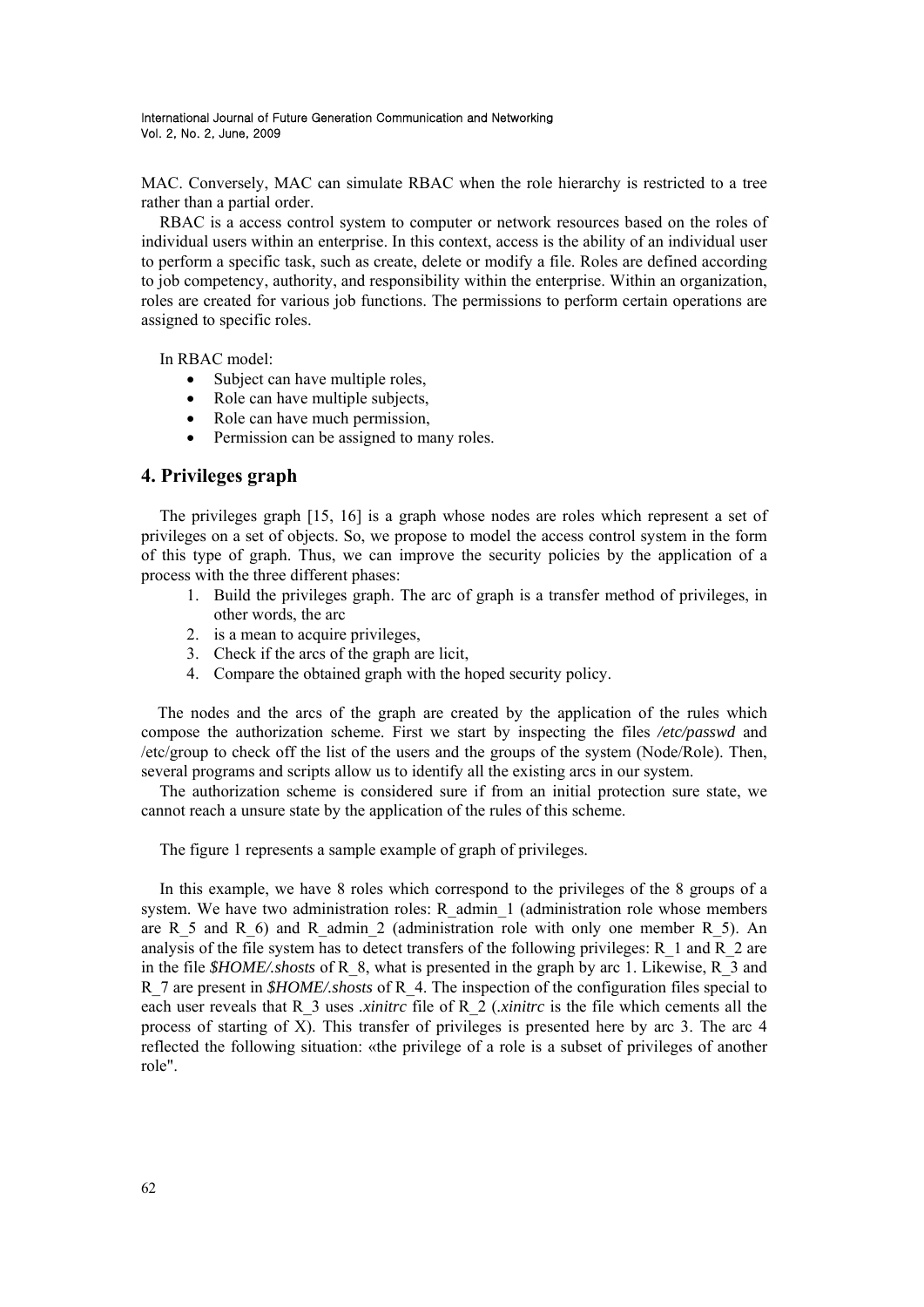

Figure 1. Example of privileges graph

# **5. Role graph model**

#### **Definitions 2**

AR: The set of all access rights of a system;

**Privilege**: A privilege is a pair  $p = (Obj, A)$  where *Obj* refers to an object, and A is a non-empty set of access rights for *Obj*  $(A \subseteq A\mathcal{R})$ ;

**Role:** A role r is a collection of privileges. r can be represented by a pair  $(r_{name}, r_{pset})$ , where  $r_{name}$  is the name of r, and  $r_{pset}$  represents the set of privileges of r;

**R**: Set of roles of a system;

**Pν**: Set of privileges of a system;

**PL**: Set of system profiles;

**RR** : Set of Redundant Roles;

**F<sup>R</sup>**: Father Role:

**S**ℜ: Son Role;

**UID** : Set of identifiers of system users;

**GID**: Set of identifiers of system groups;

 $ID = UID \cup GID$ 

 $G = \{g \text{ such as } g \text{ is UNIX group}\}\$ 

 $U_g$  = {u such as u  $\in$  g}

**Arc** One of problems encountered in the system administration of UNIX is that there is no hierarchy between the groups. Consequently, there will be a redundancy of privileges. For this reason, we added the concept of hierarchy of group via the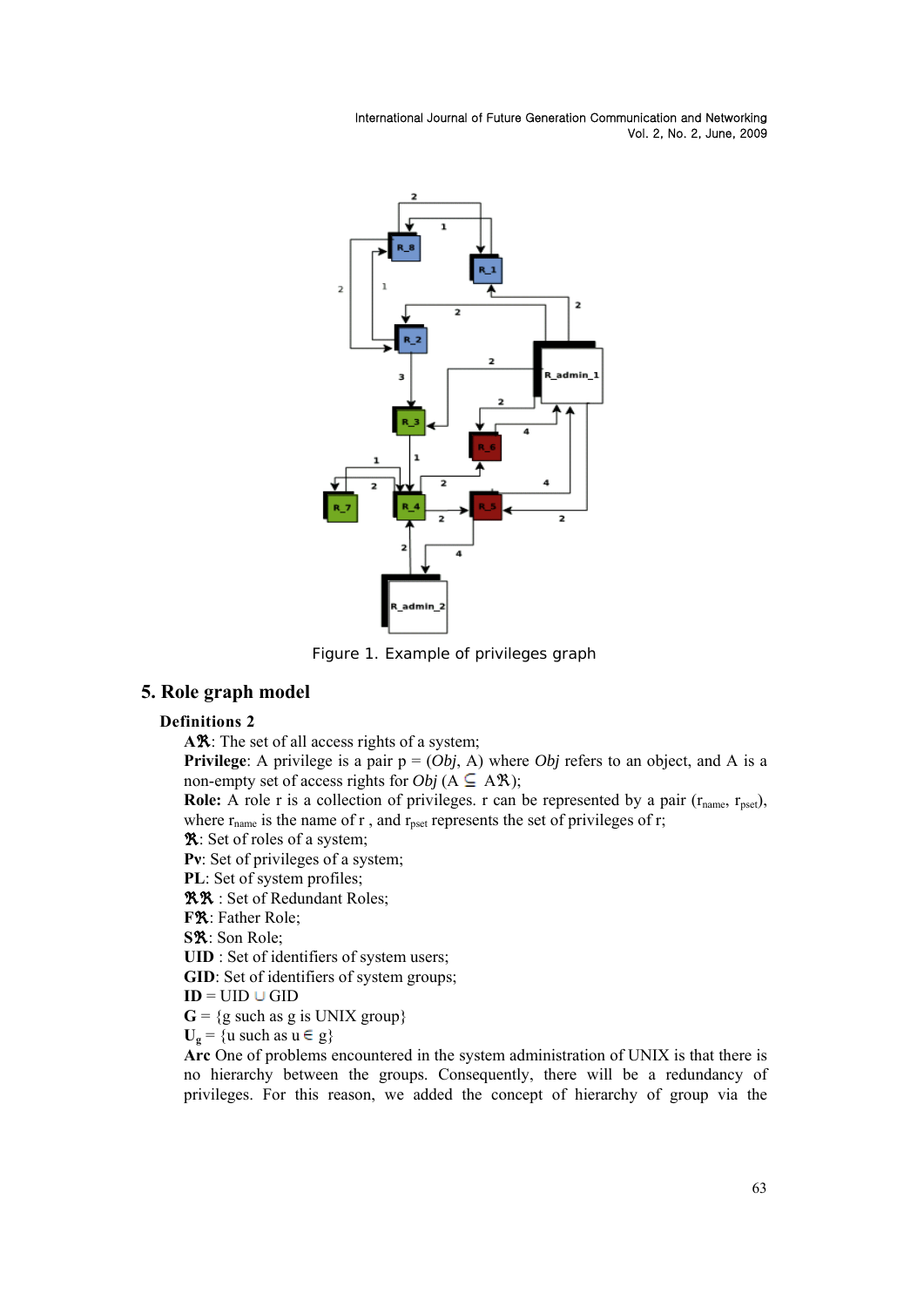> hierarchy of the roles. In this vision, we regard the arc of the roles graph as methods of transfer of privileges. In other word, an arc between two roles will be a hierarchy relationship. Let  $r_1$  and  $r_2$  two roles, if there is an arc between  $r_1$  and  $r_2$  ( $r_1 \sim r_2$ ):  $r_1$ , we said that  $r_1$  is a son-role of  $r_2$ . In this case all the privileges of  $r_1$  will be transmitted to  $r_2$ .

#### **5.1. Build of graph**

The aim of this section is the build of the elements of the roles graph.

#### **5.1.1 Build of roles**

The build of the roles depends on the security policy of the system, and consequently there are more ways of proceeding in this stage. One can give, for example, one of those methods of build of role starting from the groups:

```
\forall g \in G\{\forall u \in U_{\mathbf{g}}\{extract the privileges of the user ucreate a role for this group
₹
```
In addition to the roles created via the groups or of the users, there are two special roles to define: R<sub>root</sub> and C<sub>ommon</sub>:

R<sub>root</sub>: Union of all privileges:

$$
R_{root} = \bigcup_{p \in P_V} p
$$

R<sub>common</sub> Set of common privileges for all users. For example, the read access to the file */etc/passwd* in order to have the possibility of changing the password.

## **5.1.2 Build of edges**

#### **Definitions 3**

ÿ

1. Let ζ a function enumerating the privileges of a given role:

 $\zeta : \mathfrak{R} \longrightarrow P_v$  $r \mapsto \zeta(r) = r \cdot r_{pset}$ <br>r: $r_{pset}$  present the privileges of the role r

2. Default privileges (DP): Privileges assigned to a given role during its creation. In other term, are the initial privileges without counting the privileges acquired by hierarchy?

2. Hierarchical privileges (HP): Privileges obtained thanks to the hierarchy of roles [11],

3. Effective privileges (EP): Union of the default privileges of immediate son-roles. Effective privileges of a role r are:  $(EP(r) = DP(r) \cup HP(r) = \zeta(r) = r \cdot r_{pset})$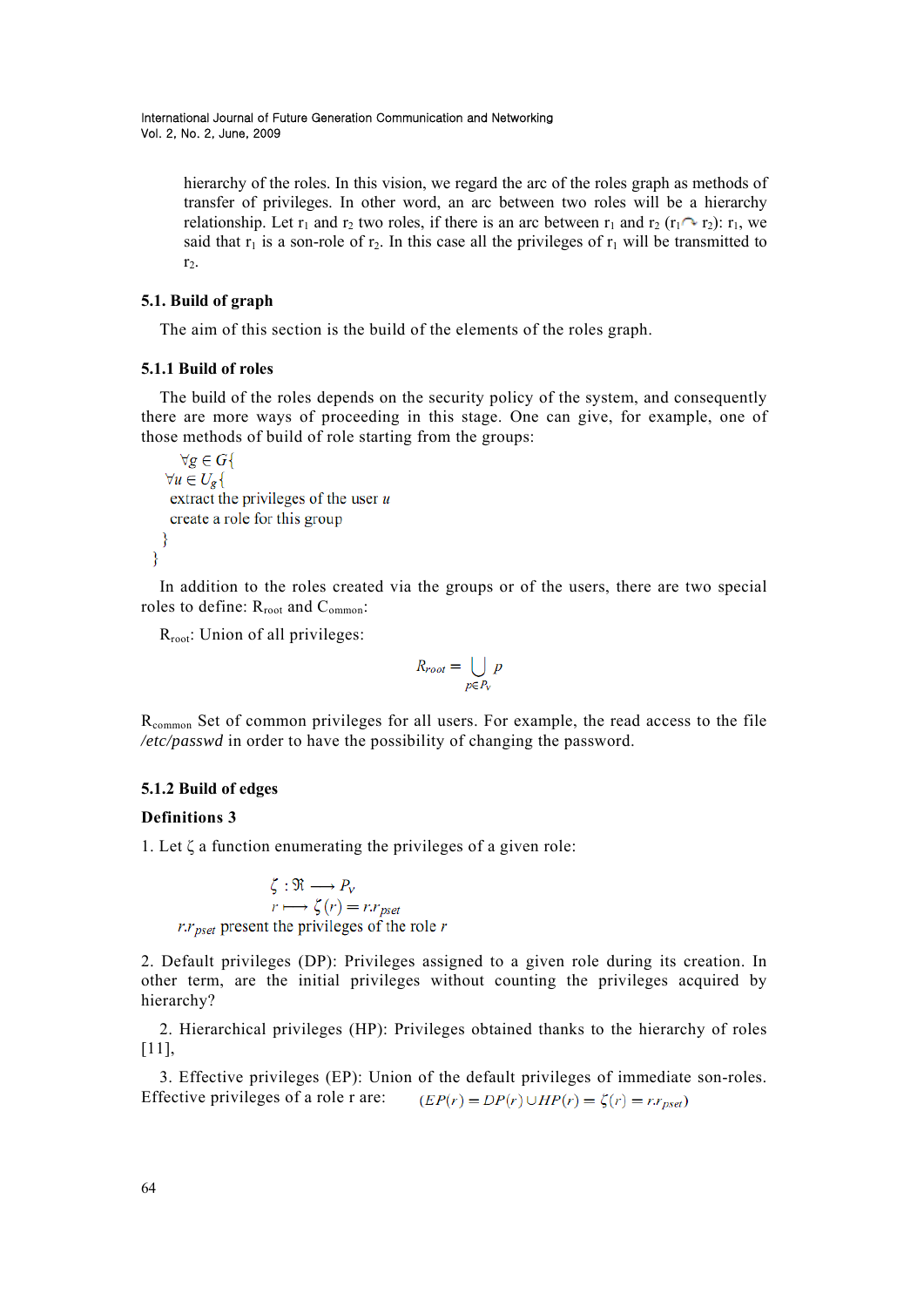$\forall r_i, r_i \in \Re$ . if  $\zeta(r_i) \subseteq \zeta(r_j)$  Then an arc between  $r_i$  and  $r_j$  well be created:  $r_i \wedge r_j$  $\forall r_i, r_j \in \Re$ ,  $r_i$  is authorized to accede to the privileges of  $r_i$  if and only if  $\zeta(r_i) \subseteq \zeta(r_i)$ we say, in this case, that  $r_i$  is son-role of  $r_i$ .

#### **5.2. Graph properties**

Our graph is a graph whose vertexes are roles and edges are the hierarchical relationship between these roles; methods of transfer of privileges between father-role and son-role. The aim of this paragraph is to quote some properties of this graph.

### **Definitions 4**

We say that there exists a path, between two r<sub>i</sub> role and r<sub>i</sub> and noted r<sub>i</sub> $\sim$ <sub>i</sub> if there exists

 $r_{k_1}, r_{k_2}, \dots, r_{k_n} \in \mathbb{R}$  such as  $r_i \sim r_{k_1} \sim r_{k_2} \sim \dots \sim r_{k_n} \sim r_j$  We note the set of all paths in the graph Path, and thus our graph is noted:  $(\Re, P_v, P_{ath}, \curvearrowright)$ .

## **Property 1: Reflexivity**

 $\forall r_i \in \Re r_i \cap r_i$  (A role can be a son-role with himself since  $(\zeta(r_i) \subseteq \zeta(r_i))$ )

## **Property 2: Antisymmetry**

 $\forall r_i, r_i \in \Re \text{ if } r_i \sim r_i \text{ and } r_i \sim r_i \text{ then } r_i \equiv r_i$  $(\zeta(r_i) \subseteq \zeta(r_j)$  and  $\zeta(r_j) \subseteq \zeta(r_i) \Rightarrow \zeta(r_i) = \zeta(r_j)$ )

This property ensures the no-redundancy of roles.

#### **Property 3: Transitivity**

 $\forall r_i, r_i, r_k \in \Re$ if  $r_i \sim r_j$  and  $r_j \sim r_k$  then  $r_i \sim r_k$  $\zeta(\zeta(r_i) \subseteq \zeta(r_j)$  and  $\zeta(r_j) \subseteq \zeta(r_k) \Rightarrow \zeta(r_i) \Rightarrow \zeta(r_k))$ )

Figure-2 presents an example of graph of role with a presentation in the form of table  $(table-1)$ .

Now we can say that our graph.  $(\Re P_v, P_{ab}, \cap)$  is a partially ordered set (also called a poset).

In the graph of roles, we can have two roles without relation between them; therefore we conclude that our graph is partially ordered set (also called a poset).

- 1-4 it means  $1,2,3,4$
- Let  $\{1 25\} \in P_v$
- The direct privileges of a role are those which are not obtained via transfer of privileges (privileges by defect affected by the administrator),
- The indirect privileges of a role are those which are obtained via transfer of privileges,
- The effective privileges of role are the union of its direct and indirect privileges,
- $\bullet$  The path p is such as :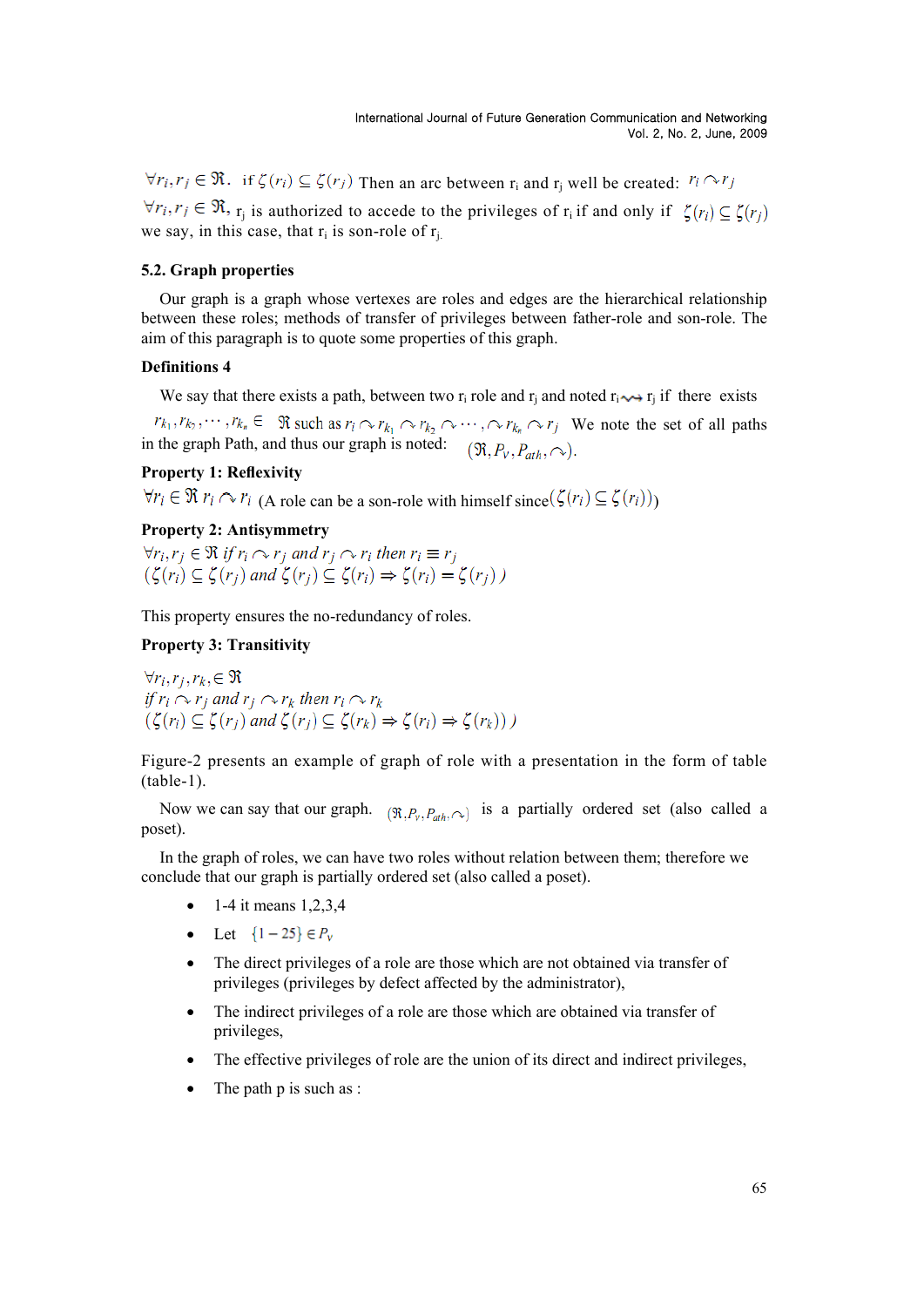$$
R_{common} \cap R_2 \cap R_7 \cap R_11 \cap R_14 \cap R_{root}
$$
  

$$
\Leftrightarrow
$$
  

$$
\{1-4\} \cap \{1-4,7\} \cap \{1-4,7,8,15\} \cap \{1-4,7,8,15,21\} \cap \{1-4,7,8,15,21,26,27\}
$$

After this discussion, we can say that our graph is a Lattice. In Mathematics, a Lattice is a poset in which sets of any two elements have a unique supremum (the elements' least upper bound; called their join) an infimum (greatest lower bound; called their meet).

Our graph is too a directed acyclic graph. It means a graph with no directed cycles; that is, for any vertex r, there is no nonempty directed path that starts and ends on r.



| Roles                                     | Direct             | Indirect         | Effective                  |
|-------------------------------------------|--------------------|------------------|----------------------------|
|                                           | Privileges         | Privileges       | Privileges                 |
| R <sub>common</sub>                       | $1-4$              | 0                | $1-4$                      |
| R1                                        | 5,6                | $1-4$            | $1-6$                      |
| $\overline{R2}$                           | 7                  | $1 - 4$          | $1-4,7$                    |
| R <sub>3</sub>                            | 8                  | 1,2,3,4          | $1-4,8$                    |
| R4                                        | 9,10               | $1 - 4$          | $1-4,9,10$                 |
| R5                                        | 11,12              | $1 - 4$          | $1-4, 11, 12$              |
| $\overline{R6}$                           | 13,14              | $1-6$            | $1-6, 13, 14$              |
| $\overline{R7}$                           | 15                 | $1-4,7,8$        | $1-4,7,8,15$               |
| R8                                        | 16                 | $1-4,8$          | $1-4,8,16$                 |
| $\overline{R9}$                           | 17,18              | $1 - 4.9 - 12$   | $1-4,9-12,17,18$           |
| R10                                       | 19,20              | $1 - 8, 13 - 15$ | 1-8,13-15,19,20            |
| R11                                       | 21                 | $1-4,7,8$        | $1-4,7,8,21$               |
| R12                                       | 22                 | 1-4,8-12,16-18   | $1-4, 8-12, 16-18, 22$     |
| R13                                       | 23,24,25           | $1 - 8, 13 - 15$ | 1-8, 13-15, 23, 24, 25     |
| R14                                       | 26,27              | 1-8,13-15,19,20  | 1-8, 13-15, 19, 20, 26, 27 |
| $R_{root}$                                | $P_v - \{1 - 25\}$ | $1 - 25$         | $P_{\rm v}$                |
| Table 1. Transfer of privileges for role- |                    |                  |                            |
| graph of figure 2.                        |                    |                  |                            |

## **5.1. Role Graph Algorithms**

We have developed algorithms to:

- add a role giving its direct privileges, expected juniors and seniors
- add a role giving effective privileges
- add/delete a privilege to/from a role
- add/delete an edge

## **Creation of the roles starting from the profiles**

 $\forall p_l \in P_L$ Create role  $r_{p_l}$ assigned permissions to  $r_{p_l}$ add  $r_{p_l}$  to  $\Re$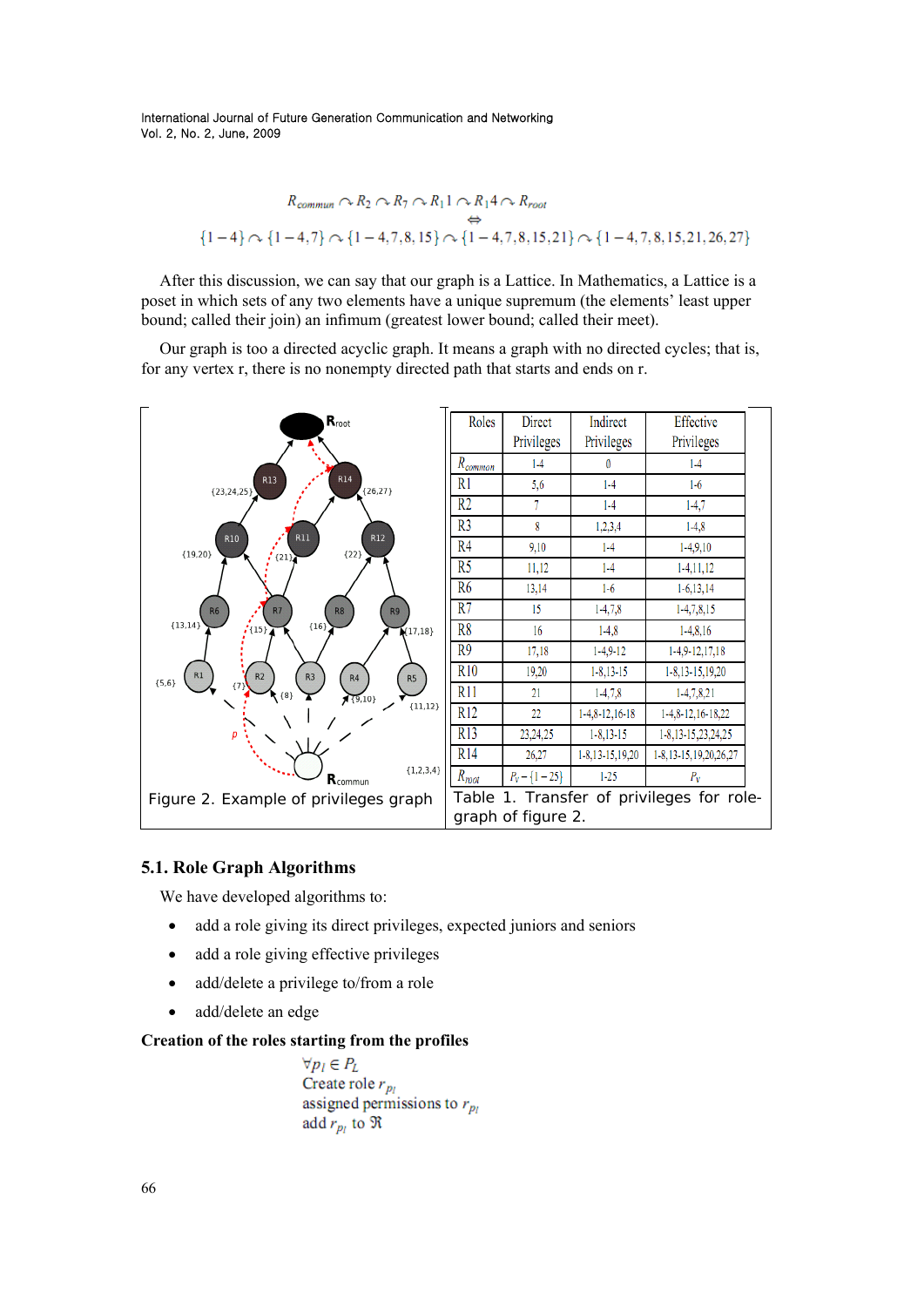**Addition of the redundant roles in** ℜℜ

```
\forall r_1 \in \Re{\forall r_2 \in \Reif (\zeta(r_1) = \zeta(r_2)) { Add r_1 et r_2 into \Re \Re}<br>if (\zeta(r_1) \subset \zeta(r_2)) { Add r_1 into CR(r_2) }
         }
3
```
**Creation of the heritage relation** ℜℜ

```
\forall r \in \Re {
 \forall r, i \in CR(r)Add the heritage relation between r and r_s iY
  Delete the redundant permissions
ÿ
```
#### **8. Conclusion**

In terms of access control, the question which often arises is : What are the users who have permission to access to a given service ?. Modeling the access control system in the form of oriented and hierarchical graph allows visualizing the impacts of the modifications of permissions of a role. The search for all possible ways in the graph makes it possible to filter the transfers of privileges. This research is perfectly feasible by using the algorithms of the theory of graphs.

The model is not of course complete, there is still again a lot of work in order to improve it. There are two essential extensions required to supplement SuperUser model in a UNIX environment: 1. the system file permissions must be modeled, 2. the links between files must be modeled too.

#### **References**

- [1] D.F. Ferraiolo, R. Kuhn, R. Sandhu (2007), "RBAC Standard Rationale: comments on a Critique of the ANSI Standard on Role Based Access Control', IEEE Security & Privacy, vol. 5, no. 6 (Nov/Dec 2007), pp. 51-53.
- [2] J. B. D. Joshi, E. Bertino, and A. Ghafoor, "Formal Foundations for Hybrid Role Hierarchy," ACM Transactions in Information and Systems Security, in print for Nov. 2007.
- [3] ISO/IEC 27001:2005, Requirements for Information security management systems, 2005.
- [4] ISO/IEC 27002:2005, Code of practice for information security management, 2005.
- [5] O. M. Sheyner. Scenario graphs and attack graphs, Thesis of School of Computer Science, Computer Science department, Carnegie Mellon University, Pittsburgh, PA, 2004.
- [6] S. Jha, O. Sheyner and J. Wing, Two formal analyses of attack graphs, Computer Security Foundation Workshop, 2002.
- [7] G. Vache, Towars Information System Security Metrics, European Dependable Computing Conference 7, Proceedings Supplemental Volume, pp 41-44, Kaunas, 7-9 May 2008.
- [8] A..Ghadi, D. Mammass, M. Mignotte and A.Sartout, «Formalism of the access control model based on the Marked Petri Nets". International Journal of u- and e- Service, Science and Technology Vol.1, No.2, Mars, 2009.